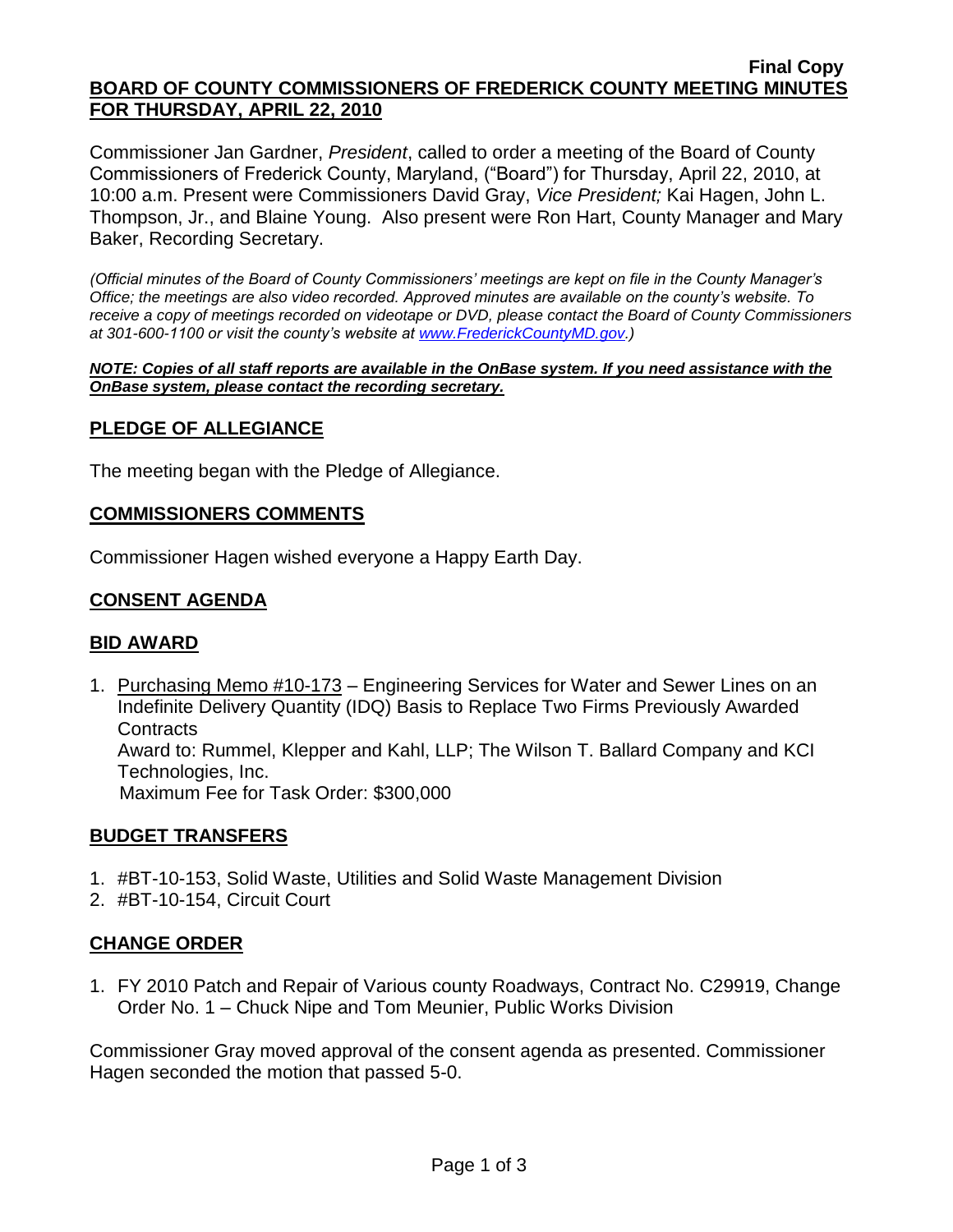#### **Final Copy BOARD OF COUNTY COMMISSIONERS OF FREDERICK COUNTY MEETING MINUTES FOR THURSDAY, APRIL 22, 2010**

### **ADMINISTRATIVE BUSINESS**

# **Waste Reduction Awards – Dawn Adams and Dave Helmecki, Utilities and Solid Waste Management Division**

Ms. Adams and Mr. Helmecki presented information regarding the awards.

The Board presented the awards to Wells Fargo Home Mortgage, Inc. and Goodwill Industries of Monocacy Valley.

## **Discussion of the FY 2011 Operating Budget – Mike Gastley, Finance Division**

Mr. Gastley presented information regarding the operating budget.

The Board approved by unanimous consent to place an advertisement to take to public hearing the ordinance to transfer dedicated recordation tax funds to general funds as reflected in the proposed operating budget.

Commissioner Thompson moved to reduce 13 budget categories by a share of \$25 million and increase the fixed charges by \$25 million, directing staff to take the \$25 million of current funding to the Board of Education (BOE) and put it into the BOE retiree healthcare trust fund by July 1, 2010. The motion did not receive a second.

Commissioner Thompson moved to adopt a resolution specifying that none of the money the county appropriated for the BOE was to be used for the purpose of financing the central office building. Commissioner Young seconded the motion that failed 2-3 with Commissioners Gardner, Gray and Hagen opposed. Commissioner Gardner noted this motion was now subject to the dead horse rule.

Commissioner Thompson moved to eliminate \$5,000 funding from the Weinberg Center for the Arts and put those funds into other post employment benefits. Commissioner Young seconded the motion that failed 2-3 with Commissioners Gardner, Gray and Hagen opposed.

Commissioner Thompson moved to eliminate funding to the Delaplaine Visual Arts Education Center. The motion did not receive a second.

Commissioner Thompson moved to eliminate funding to the Frederick Innovative Technology Center, Inc. Commissioner Gray seconded the motion that failed 2-3 with Commissioners Gardner, Hagen and Young opposed.

Commissioner Thompson moved to eliminate \$30,000 from the Frederick Arts Council. The motion did not receive a second.

(Commissioner Gray left the meeting.)